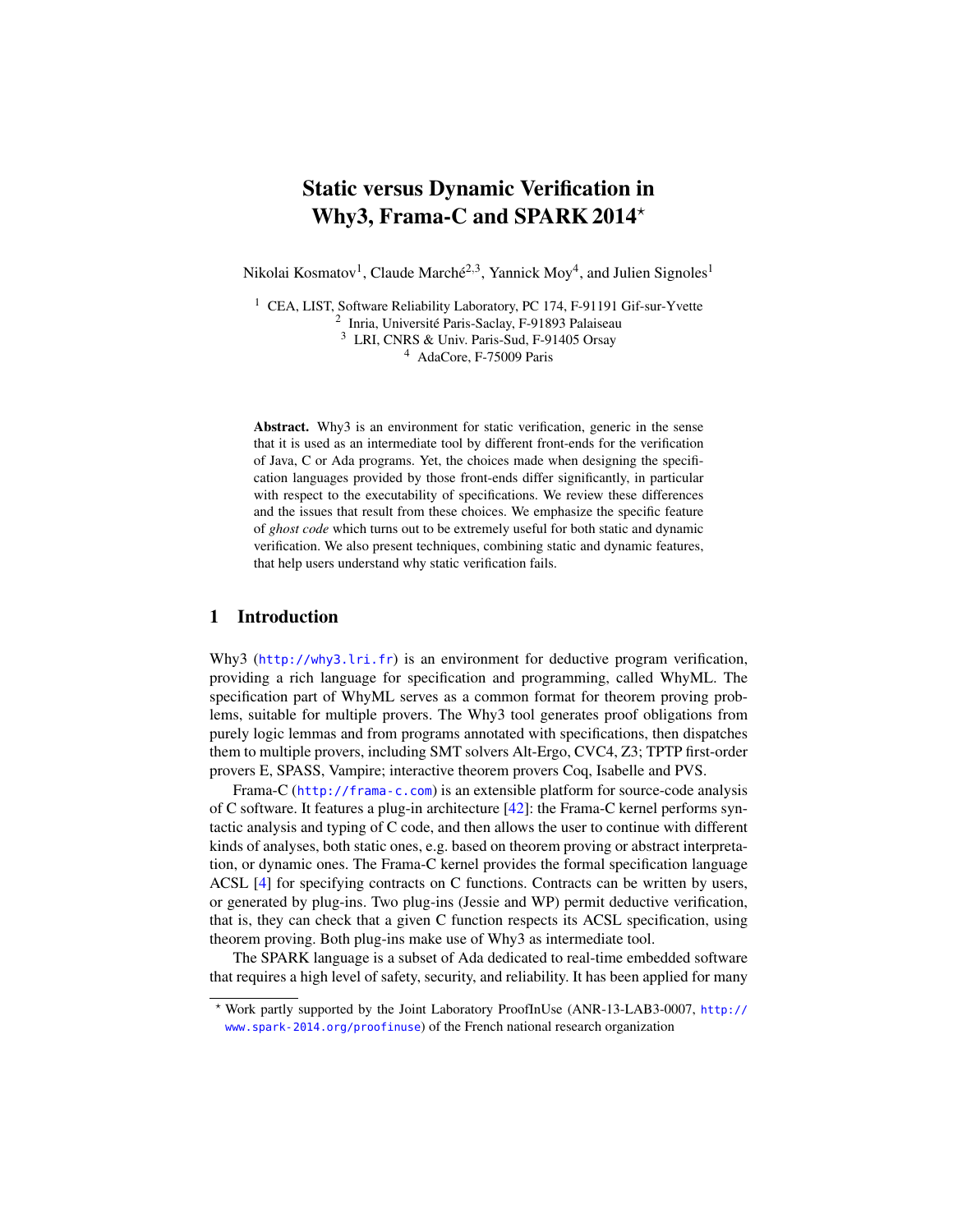years in on-board aircraft systems, control systems, cryptographic systems, and rail systems [\[9\]](#page-14-1). Ada 2012 is the latest version of the Ada language [\[2\]](#page-14-2), adding new features for specifying the behavior of programs, such as subprogram contracts and type invariants. SPARK 2014 (<http://www.spark-2014.org/>) is the last major version of SPARK, designed to interpret Ada 2012 contracts [\[39\]](#page-15-1). To formally prove a SPARK program correct, the SPARK 2014 toolset also uses WhyML as an intermediate language, and relies on Why3's interface to provers to discharge proof obligations.

Although deductive verification with both SPARK 2014 and Frama-C proceeds through Why3, the design of their specification languages differ significantly, and they are also different from Why3's own specification language. One of the reasons is that specification languages in Frama-C or SPARK aim at being used for other purposes than purely deductive verification, in particular they can be used for *dynamic* verification. *Run-time assertion checking* is the dynamic verification approach originating from the concept of design-by-contract, as it was implemented first in the Eiffel language [\[40\]](#page-15-2) and later in the Java Modeling Language (JML) [\[35\]](#page-15-3). In those settings, annotations or contracts are clauses (pre- and postconditions, loop invariants, assertions) associated with boolean expressions. The run-time assertion checker inserts some extra code into the regular program code, that will throw an exception if any of these clauses is violated during execution. Statically checking the validity of contracts came a bit later in particular with the ESC-Java  $[5]$  tool, and later tools like Spec#  $[3]$ , Dafny  $[37]$ , Open-JML [\[14\]](#page-14-5). The issues that arise when trying to combine static and dynamic verification are quite well known [\[35\]](#page-15-3) (mainly, how to make them agree on a common semantics), and studied, in particular regarding the impact on end-users of formal methods [\[7,](#page-14-6)[8\]](#page-14-7).

In Section [2,](#page-1-0) we review the different choices made in the design of the specification languages of Why3, Frama-C and SPARK 2014, and investigate the consequences and issues arising for the various kinds of analyses. One specific feature that is present in all of SPARK 2014, ACSL and WhyML is the notion of *ghost variables* and *ghost code*. Ghost code is a versatile way for the user to instrument code, and to exploit this instrumentation both for static and dynamic verification. Yet, ghost code features in the three languages above also differ significantly, and we investigate these differences in Section [3.](#page-8-0) In the activity of deductive verification, a major issue is to understand why a proof fails. Frama-C and SPARK 2014 implement different techniques to provide the user with hints about such a failure, using static or dynamic analysis in various ways. This aspect is reviewed in Section [4.](#page-11-0)

# <span id="page-1-0"></span>2 Design Choices in Specification Languages for Why3 and its Front-ends

Why3 is a versatile environment for deductive program verification. The WhyML language dedicated for specification and programming is mostly a purely functional programming language augmented with a notion of mutable variables [\[23\]](#page-15-5). Non-aliasing of mutable data is mandatory and is checked statically. Programs in WhyML are formally specified by contracts (mainly pre- and postconditions) written in an extended firstorder logic partly detailed below. Verification proceeds by generating Verification Conditions (VCs) with a weakest precondition calculus. Why3 relies on external provers,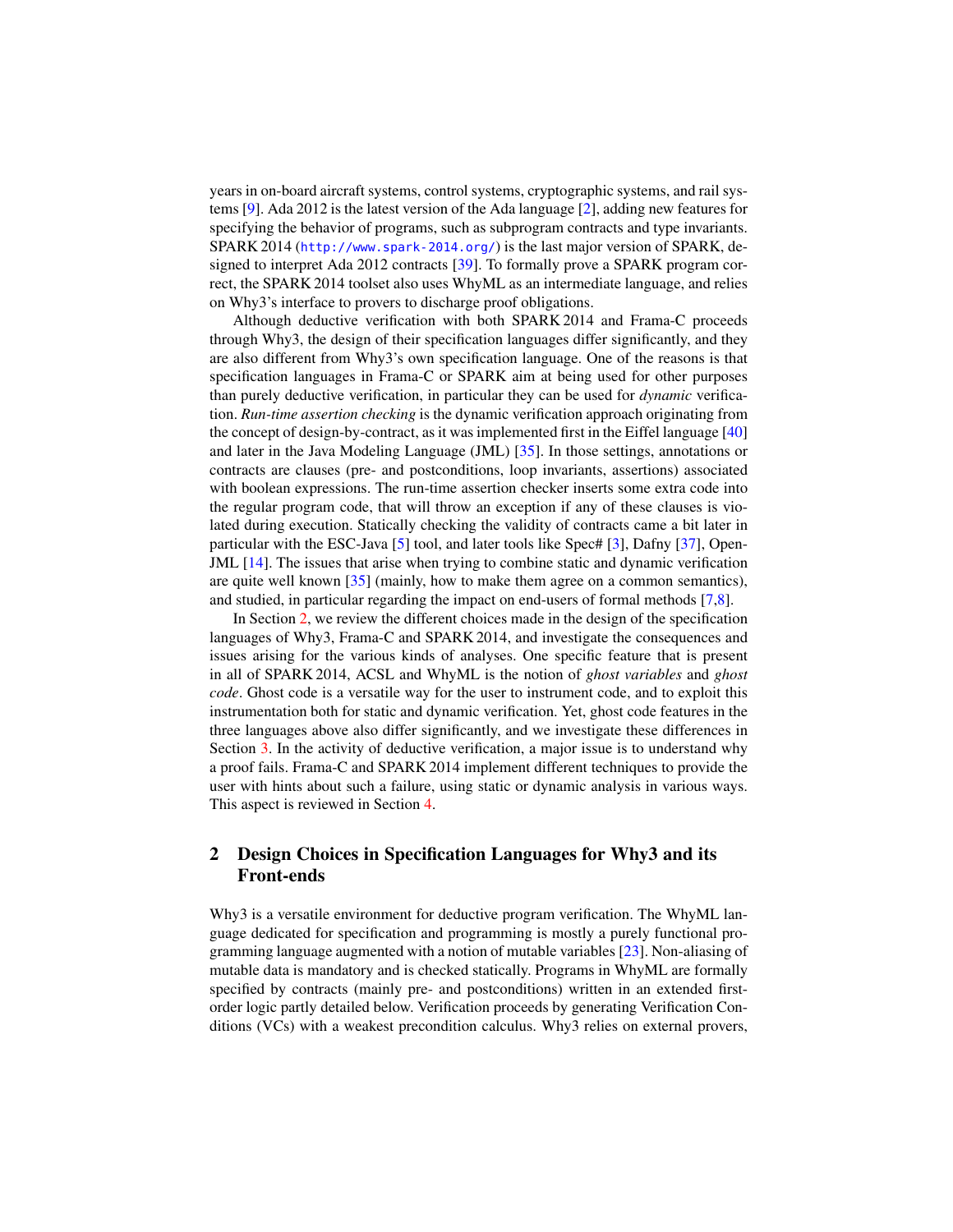

<span id="page-2-0"></span>Fig. 1. Why3 front-ends and back-ends

both automated and interactive, in order to discharge these VCs. WhyML is used as an intermediate language for verification of SPARK programs as well as C and Java programs [\[22\]](#page-15-6) (see Figure [1\)](#page-2-0), and can also be used as a primary programming language (it can be compiled to OCaml).

### 2.1 Why3's Specification Language

Why3's core logic is a typed first-order logic with equality and built-in integer and real arithmetic. The user can enrich the logical context of a program's specification by designing extra theories defining new types, function symbols and predicates. New types can be defined e.g. by algebraic data type specification, while function and predicate symbols can be defined, possibly recursively, using pattern-matching on algebraic arguments. Types and logic symbols can also be declared axiomatically by giving symbol signatures and arbitrary axioms. Why3's core logic also provides extended features such as type polymorphism, inductive predicates and some form of higher-order functions [\[11\]](#page-14-8). Why3 comes which a pretty rich standard library of theories.

*A logic of total functions.* The choice of basing Why3's logic on standard first-order logic implies that it is a 2-valued logic with only total functions. When new function symbols are defined recursively, Why3's kernel statically checks that this recursion is well-founded, so as to be sure that a total function is defined. However, this raises issues when a function is defined axiomatically. Consider for example the typical case of division on real numbers, axiomatized by:

```
function div real real : real
axiom div_spec: forall x y:real. y \neq 0 \rightarrow y * div x y = x
```
Notice first that if we omit the premise  $y\neq 0$  then the axiomatization would be inconsistent:  $\theta * div 1 \theta = 1$  hence  $\theta = 1$ . A first issue is thus that nothing prevents the user from writing inconsistent axioms. A mean to avoid such issues is to ask a prover to try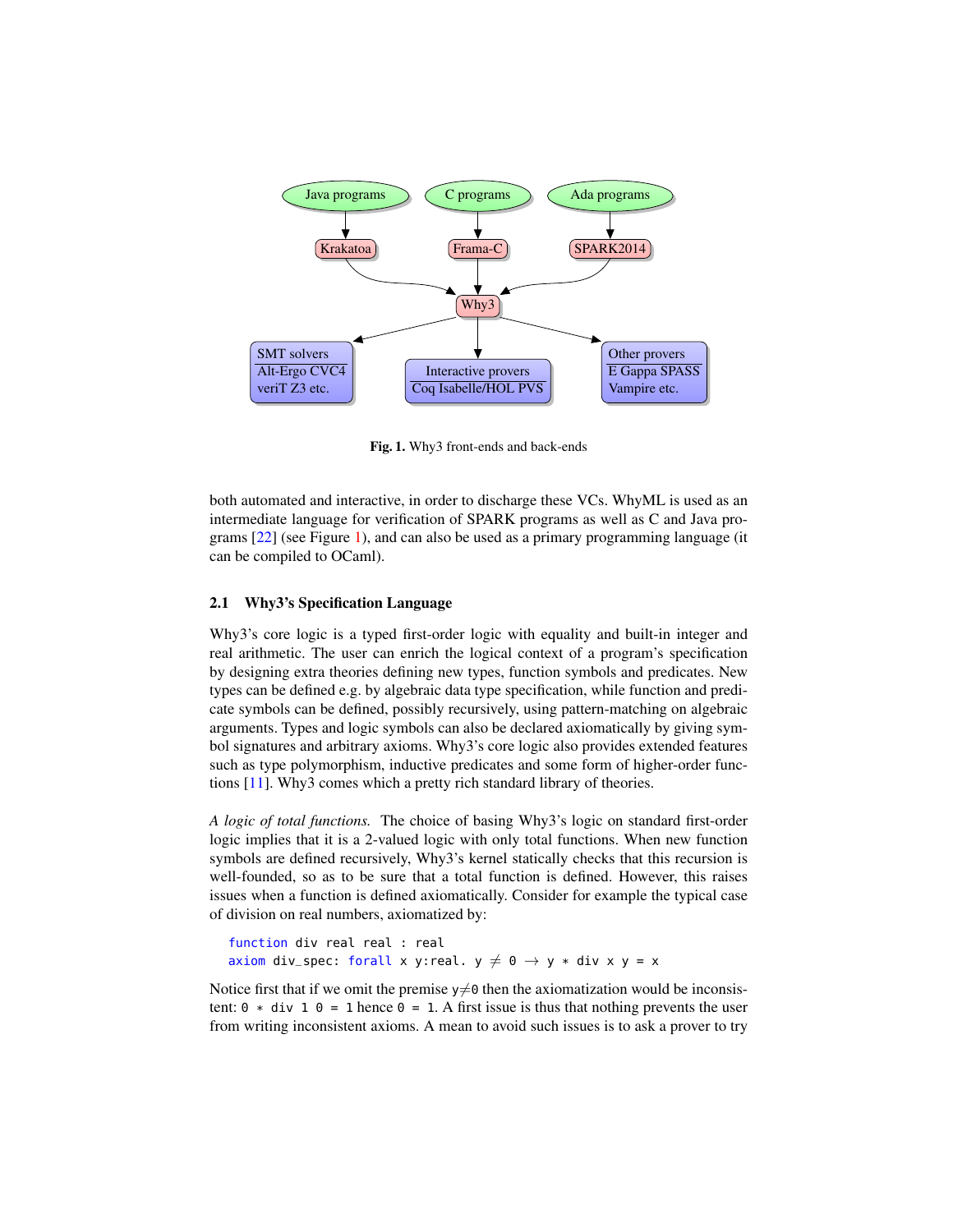to derive false from the specification: if it succeeds then for sure there is an inconsistency, but this cannot be a complete check because of undecidability of first-order logic. Such a *smoke detection* check can be done on demand in Why3 similarly to other tools like Dafny. The second issue is *underspecification*: division by zero is not specified, but it is some value because all functions are total. It is thus perfectly correct to state the proposition div  $1 \theta = \text{div } 1 \theta$  and indeed it is a tautology.

In the programming part of WhyML, it is not hard to check for division by zero: one can specify the division operator in programs as a declared, but not implemented, procedure as follows:

```
val division (x y:real) : real
  requires { y \neq 0 } (*) (* precondition *)
 ensures { result = div x y } (* postcondition *)
```
In other words, when a division is done in a WhyML program, a check is generated to ensure that divisor is not null, and if this check succeeds then it is sure that the result of the procedure is identical to the division specified in the logic.

This choice of a logic with total functions is very good for calling back-end provers such as SMT solvers or first-order provers, because they implement the very same choice. However, the issues discussed above are traps that a user more used to executable semantics of programs can fall into. These issues are extensively discussed by Chalin [\[7\]](#page-14-6) based on experimental studies with practitioners.

*Executable features of Why3.* Why3's primary goal is static verification of contracts on WhyML procedures. Why3 also offers two features for executing programs: it implements a basic interpreter, and a compiler to OCaml. In both cases, the specifications are just discarded: there is no way to perform run-time assertion checking in Why3. As a consequence, the non-executability of logic specifications is not an issue. We discuss future work related to executability in Section [5.](#page-12-0)

### 2.2 The Krakatoa Specification Language

Krakatoa was historically the first front-end added to Why3 (actually to Why  $[22]$ , the ancestor of Why3). It was designed in the context of the VerifiCard European project, aiming to statically check properties of JavaCard source code [\[27\]](#page-15-7). The initial goal was to interpret contracts, added to the Java source code and written in JML [\[5\]](#page-14-3).

A major feature of JML is that an existing Java method can be called in the clauses of a contract, provided it has no side-effects. This feature allows the user to design specific Java code for specifying the rest of the code, and indeed JML comes with a library of side-effect free Java classes implementing general-purpose structures like sets. This design choice implies that the specifications are executable, which is natural since JML was initially designed for run-time assertion checking. The primary tool for static checking of JML annotations was ESC-Java [\[5\]](#page-14-3) now superseded by OpenJML [\[14\]](#page-14-5). A consequence of the choice of using pure Java methods in specifications is that ESC-Java must automatically turn them into logic symbols, which is a highly non-trivial task. Indeed, if such a Java method has itself a precondition, when should it be checked? Should the code or the contract of this method be used for specification? What if the method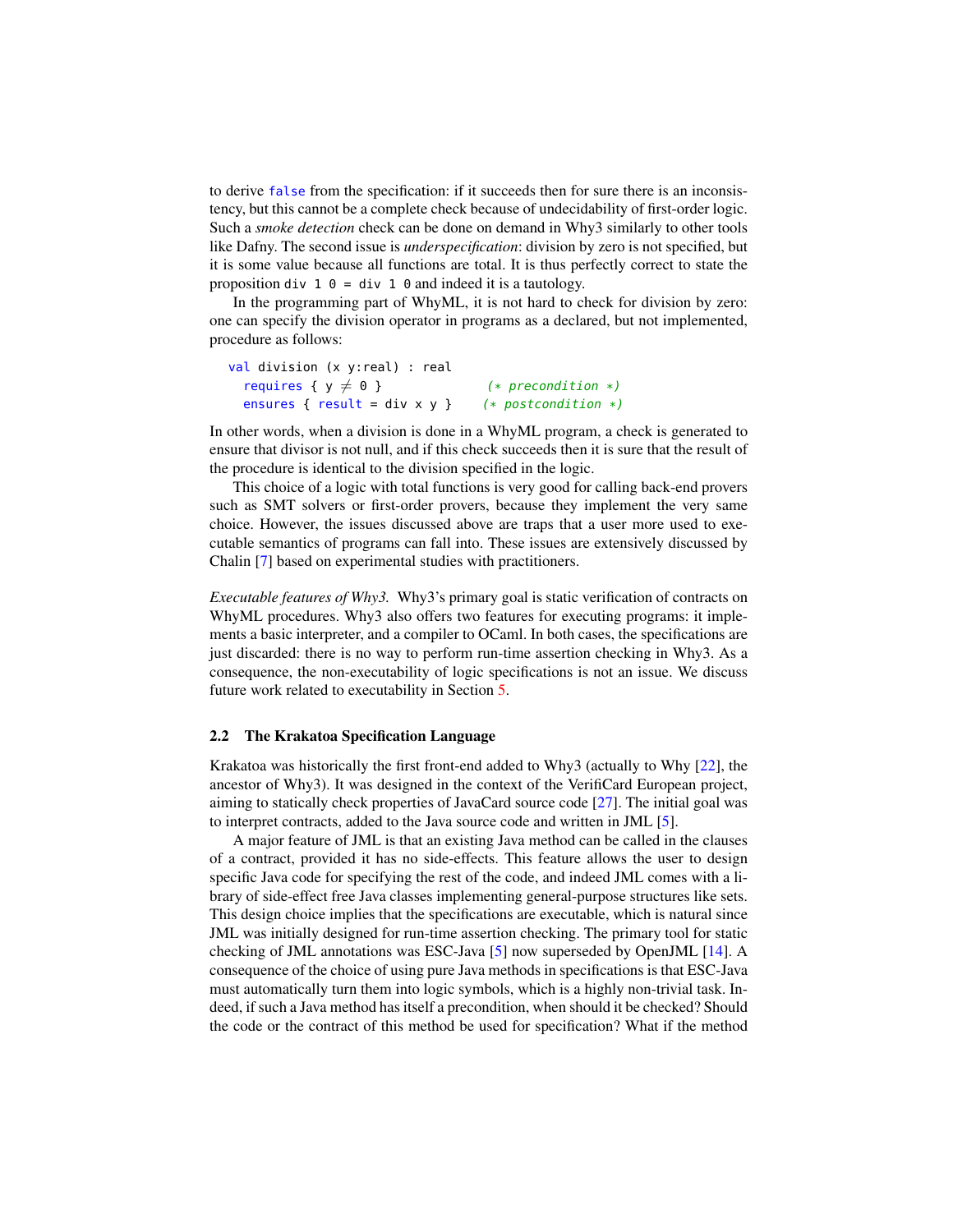```
/*@ predicate Swap{L1,L2}(int a[],
  @ integer i, integer j) =
  @ \at(a[i],L1) == \at(a[j],L2) &&
  @ \atop {a[i],L1} == \atop {a[i],L2} @@ \forall integer k; k != i && k != j ==>
  @ \atop{a[k],L1} == \atop{a[k],L2};a*/*@ inductive Permut{L1,L2}(int a[],
  @ integer l, integer h) {
  @ case Permut_refl{L}:
  @ \forall int a[], integer l h;
  @ Permut{L,L}(a, l, h) ;
  @ case Permut_sym{L1,L2}:
  @ \forall int a[], integer l h;
  @ Permut{L1,L2}(a, l, h) ==>
  @ Permut{L2,L1}(a, l, h) ;
  @ case Permut_trans{L1,L2,L3}:
  @ \forall int a[], integer l h;
  @ Permut{L1,L2}(a, l, h) &&
  @ Permut{L2,L3}(a, l, h) ==>
  @ Permut{L1,L3}(a, l, h);
  @ case Permut_swap{L1,L2}:
  @ \forall int a[], integer l h i j;
  @ l <= i < h && l <= j < h &&
  @ Swap{L1,L2}(a, i, j) ==>
  @ Permut{L1,L2}(a, l, h) ;
  @ }
  @*/
                                                       /*@ predicate Sorted{L}(int a[],
                                                         @ integer l, integer h) =
                                                         @ \forall integer i j;
                                                         @ l <= i <= j < h ==>
                                                         @ \atop|d| \atop d|a[i] \atop d|b| \atop d|b| \atop d|b| \atop d|b| \atop d|b| \atop d|b| \atop d|b| \atop d|b| \atop d|b| \atop d|b| \atop d|b| \atop d|b| \atop d|b| \atop d|b| \atop d|b| \atop d|b| \atop d|b| \atop d|b| \atop d|b| \atop d|b| \atop d|b| \atop d|b| \atop d|b| \atop d|b| \atop d|b| \atop d|b| \atop d|b| \atop d|b| \atop d|b| \ata*/*@ requires t != null &&
                                                          @ 0 \le i \le t.length \&@ 0 \le j \le t.length;@ assigns t[i],t[j];
                                                          @ ensures Swap{Old,Here}(t,i,j);
                                                          a*void swap(int t[], int i, int j) {
                                                         int tmp = t[i]; t[i] = t[j]; t[j] = tmp;
                                                        }
                                                        /*@ requires t != null;@ assigns t[..];
                                                          @ behavior sorted:
                                                         @ ensures Sorted{Here}(t,0,t.length);
                                                         @ behavior permutation:
                                                          @ ensures
                                                          @ Permut{Old,Here}(t,0,t.length);
                                                          @*/
                                                        void selection_sort(int t[]) {
                                                           ...
                                                        }
```
<span id="page-4-0"></span>Fig. 2. Krakatoa annotation language: illustration of hybrid symbols

is not guaranteed to terminate? When should class invariants be checked? Leavens *et al.* [\[35\]](#page-15-3) extensively discuss static versus dynamic verification for JML.

To avoid the issues of turning Java methods into logic symbols, it was decided in Krakatoa to forbid the use of Java method calls in specifications and provide access to Why's core logic instead [\[38\]](#page-15-8). This decision facilitates static verification, but removes the ability to execute specifications. It is to be noted however that when designing Krakatoa's specification language, we introduced the notion of so-called *hybrid* logic symbols: these are symbols whose definitions are not purely in the logic world but depend on the memory heap. Indeed they can even depend on several memory states, and this facility is made available to users using labels and JML's \at construct to refer to labels. This is exemplified by the annotated code for sorting an array of integers shown in Figure [2.](#page-4-0) The type integer denotes unbounded mathematical integers. The predicate Permut is defined inductively by four clauses introduced by the keyword case, and depends on two memory states: Permut{L1,L2}(a,l,h) means that the elements of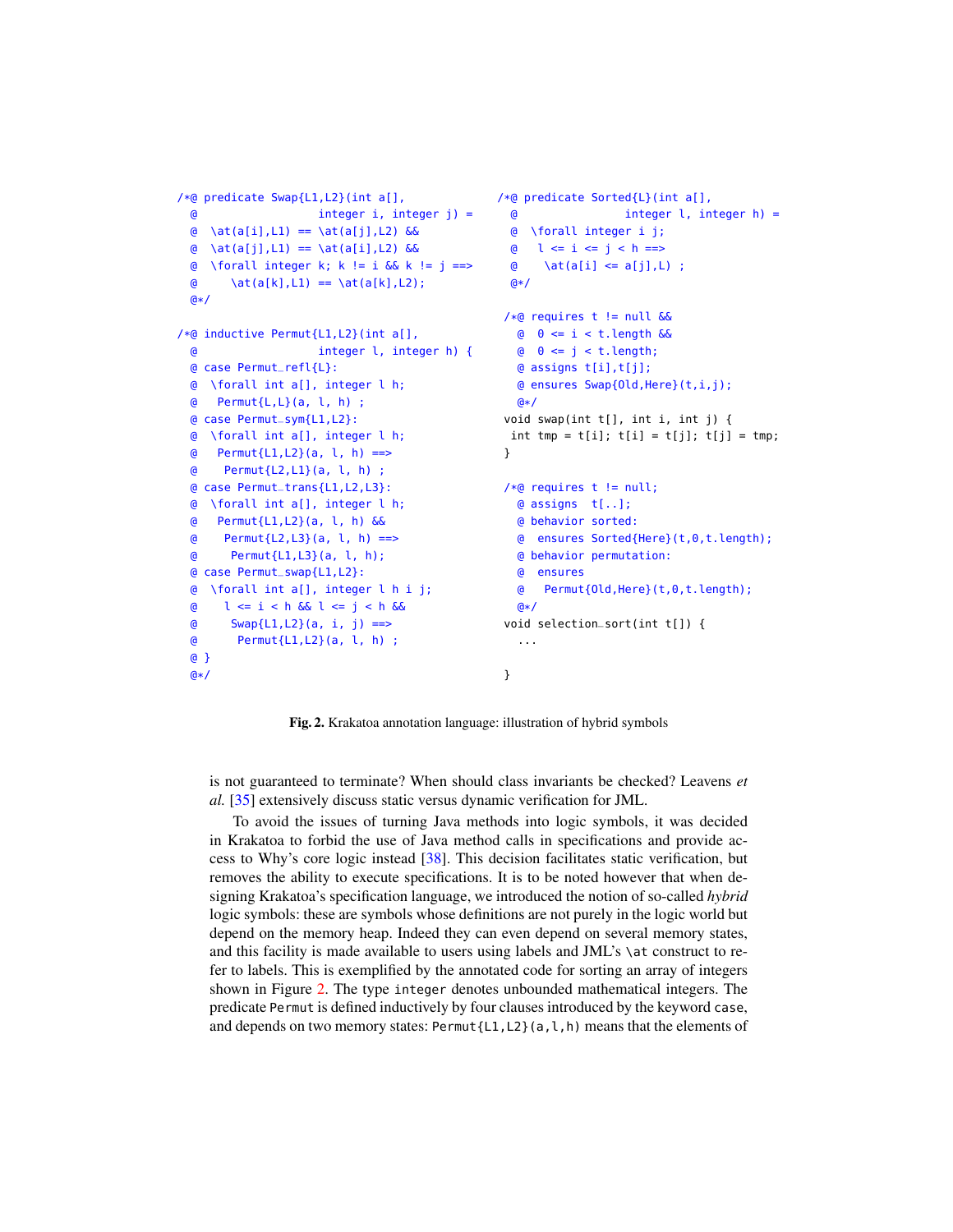array a in memory states L1 and L2 can differ between indices l and h, by a permutation of elements, and are the same elsewhere. In the postconditions of the contracts, Old is used for L1 to refer to the pre-state of the method while Here is used for L2 to denote the post-state. Although the specifications seem quite involved, such a code is statically checked automatically using SMT solvers.

### 2.3 ACSL: the ANSI C Specification Language

Historically, the first C front-end of Why came quickly after the Java front-end and was implemented in the Caduceus tool [\[21\]](#page-15-9). There was no largely adopted specification language for C like JML, so a home-made specification language was designed. It is mostly reusing the same design choice as Krakatoa's variation on JML: specifications may use pure function symbols and not the C functions themselves.

The design of the Frama-C framework [\[30\]](#page-15-10) started in 2006, aiming at analysis of C source code using various techniques. An open plug-in architecture was designed so that a user can choose among different kinds of analyses. Originally, plug-ins were provided for deductive verification and static verification using abstract interpretation. The language ACSL [\[4\]](#page-14-0) was designed for attaching formal contracts to C functions. This language is also a way for plug-ins to communicate information.

Since the main initial objective of Frama-C was static verification, the ACSL language was largely inspired by Caduceus and Krakatoa. In particular, the same choice of using a first-order logic with total functions was made, the use of unbounded integer arithmetic was encouraged, and the notion of hybrid predicates showed up too.

Later on, the number of plug-ins available in Frama-C increased a lot, aiming at many different kinds of analyses and not just static verification ([http://frama-c.com/](http://frama-c.com/plugins.html) [plugins.html](http://frama-c.com/plugins.html)). With the increasing use of Frama-C in industrial applications [\[30\]](#page-15-10), the need for dynamic verification approaches showed up. In the following we detail the design of the E-ACSL variation of ACSL, aiming at run-time verification.

### 2.4 E-ACSL: Run-time Verification of ACSL Specifications

The E-ACSL plug-in [\[33\]](#page-15-11) automatically translates a C program with ACSL annotations into another C program that reports a failure whenever an annotation is violated at run time. If no annotation is violated, the functional behavior of the new program is exactly the same as that of the original one. This plug-in thus provides a run-time assertion checker in the same vein as the one for JML. As such, it provides to the Frama-C environment the possibility to detect wrong annotations using concrete execution of the program, that is one way to "debug" specifications. Moreover, an executable specification makes it possible to check assertions that cannot be verified statically, and thus to establish a link between monitoring tools and static analysis tools [\[34\]](#page-15-12). An additional benefit of this plug-in is that it helps in combining some Frama-C analyzers with other ones that do not natively understand the ACSL specification language.

A major issue is that the initial design of ACSL did not take into account the possibility of executing specifications. This is why the E-ACSL plug-in only supports a subset of ACSL called E-ACSL [\[16](#page-14-9)[,33\]](#page-15-11). The main features that are excluded are: unbounded quantifications, that is quantification on sets that cannot be statically seen as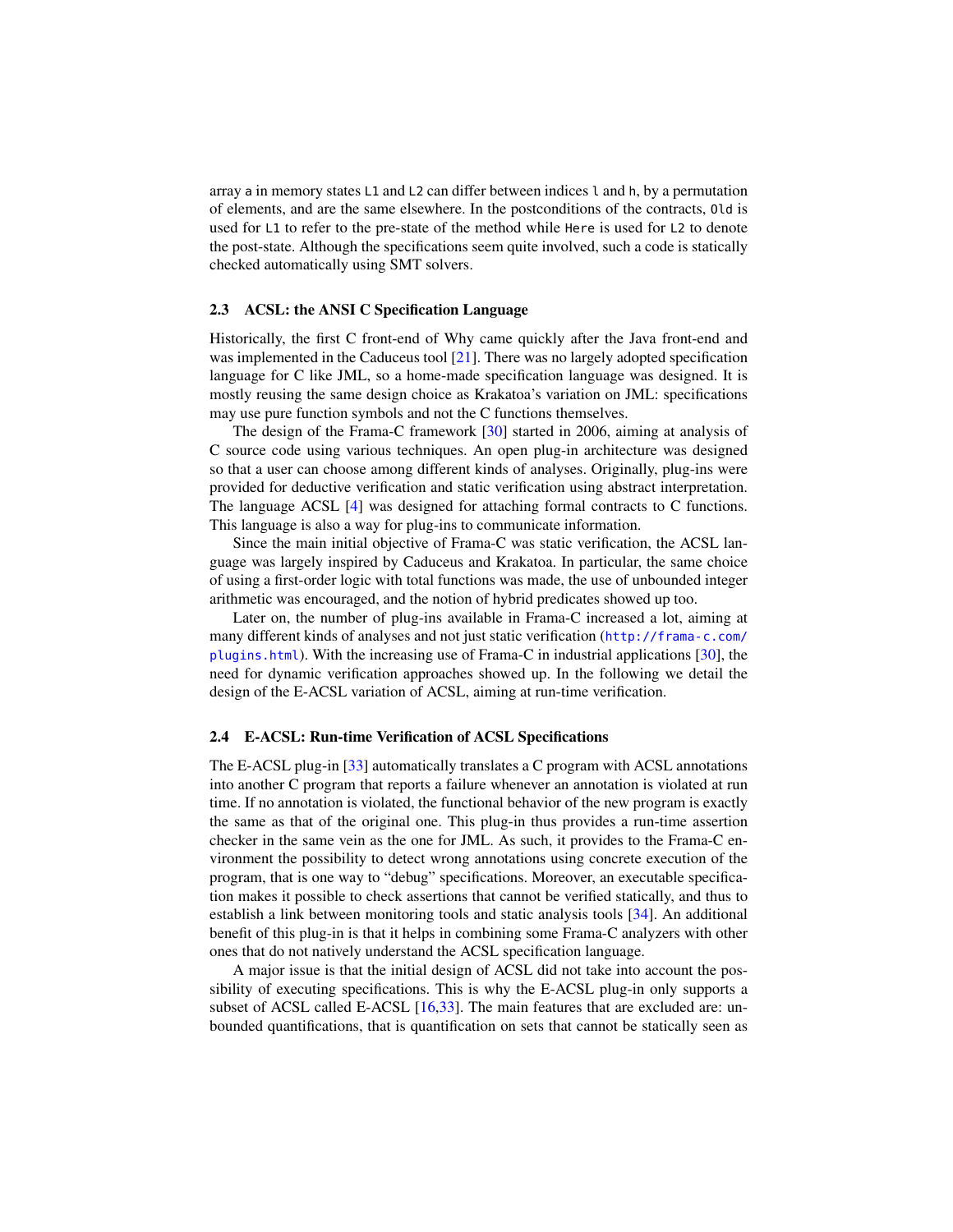finite; and logic symbols that are axiomatized. Support of some ACSL clauses is not yet implemented (namely assigns clauses for frame properties and decreases clauses for termination properties). However, a significant effort was made to support the following important features.

*Unbounded mathematical integers.* These are compiled into C code, using GNU Multi-Precision library [\[25\]](#page-15-13) if needed. Moreover, a careful static analysis is performed to avoid use of GMP's unbounded integers in many cases, for instance when the result of an arithmetical operation can still be represented by a machine integer (of the same, or a longer C type). It was noted that in practice only few uses of GMP integers are needed in the resulting code [\[16](#page-14-9)[,28\]](#page-15-14), meaning that supporting unbounded integers does not induce a significant overhead.

*Support for memory-related ACSL constructs.* ACSL provides built-in predicates that allow the user to express properties about the memory, for example that a pointer refers to a valid memory location [\[4\]](#page-14-0). This is supported in E-ACSL thanks to a custom C memory monitoring library, that tracks memory-related C constructs (malloc and free functions, initialization of variables, etc.) so that the generated instrumented code calls the monitoring library primitives to store validity and initialization information (whenever a memory location is allocated, deallocated and assigned), and to extract this information when evaluating memory-related ACSL constructs. To optimize the performance of the resulting code and avoid monitoring of irrelevant variables, a preliminary backward dataflow analysis has been implemented to determine a correct over-approximation of the set of memory locations that have to be monitored for a given annotated program [\[28,](#page-15-14)[32\]](#page-15-15).

*Coping with underspecified logic functions.* An annotation may contain underspecified functions (division by zero, but also access to an invalid pointer, etc.). A design choice is not to model this kind of undefined behavior, but to report an error instead. Technically, this is done by relying on the pre-existing Frama-C plug-in RTE dedicated to generate assertions from potential run-time errors. E-ACSL then translates the generated assertions as well. In practice, it means that an assertion such as

 $//@$  assert  $(*p == *p);$ 

although valid in any case in ACSL, will be reported as an error by E-ACSL when p is not valid, because RTE generates an assertion

```
//@ assert \valid(p);
```
This choice to have a different semantics in ACSL and E-ACSL with respect to underspecified functions follows the general observation by Chalin [\[7\]](#page-14-6) that an end-user who writes ACSL annotations typically expects that an error is reported when dereferencing an invalid pointer in specifications.

### <span id="page-6-0"></span>2.5 SPARK 2014: Static Verification of Ada 2012 Contracts

Historically, the SPARK toolset, up to version 2005, was using its own specification language, for static verification only. The new version of Ada in 2012 added a notion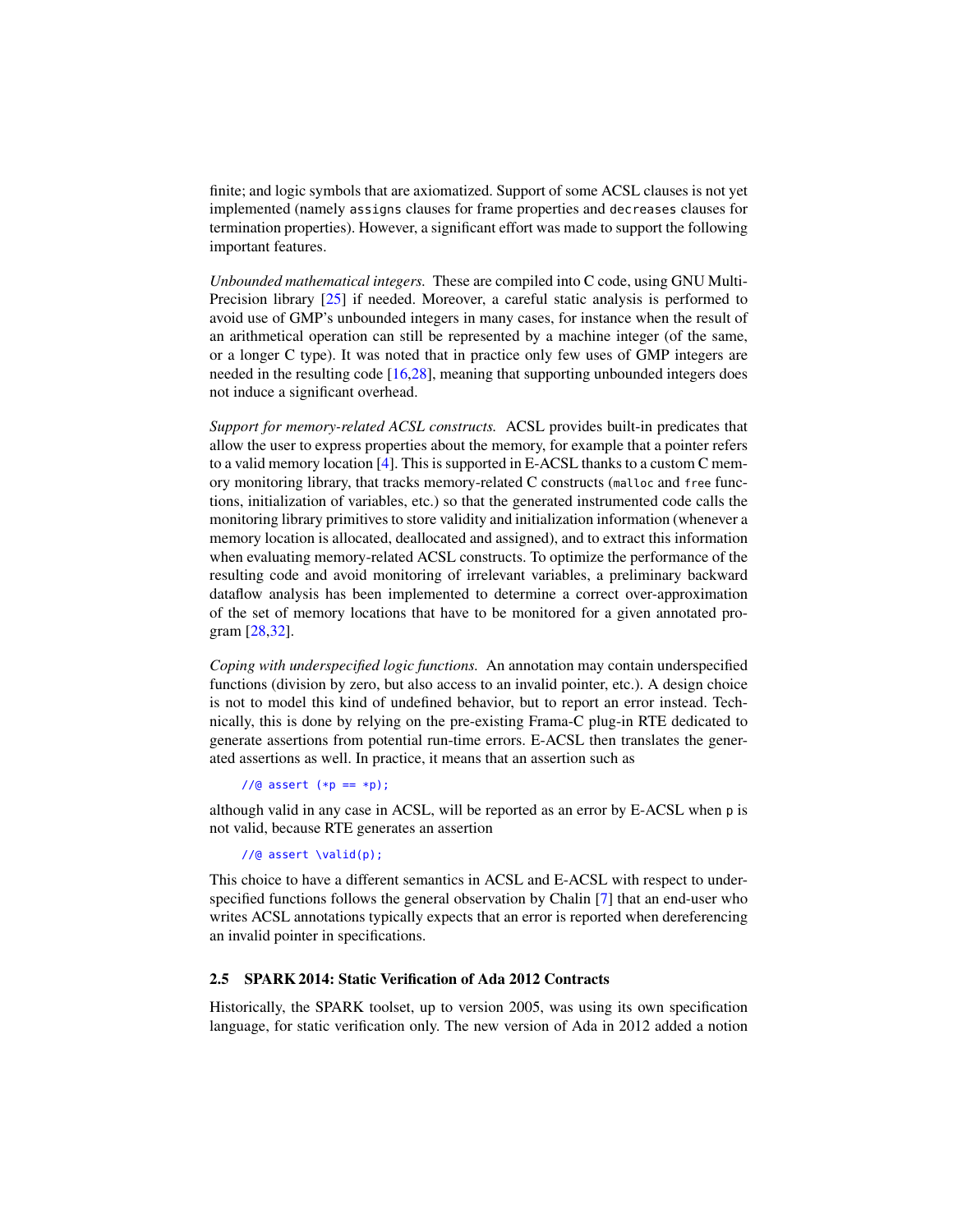of contracts in the Ada language itself, in a similar fashion as Eiffel contracts: they can be checked dynamically, as the compiler turns these contracts into executable code. Then the new version SPARK 2014 was redesigned, in order to use Ada2012 contracts as specification language, and a new static verification tool GNATprove was designed using Why3 as intermediate tool for VC generation.

The path followed by SPARK 2014 is thus similar to JML, and the reverse of the path from ACSL to E-ACSL: a language initially designed for run-time checking had to be used in static verification. A major objective was to guarantee that the semantics of the contracts must be the same for both run-time checking and static checking. The main issues to achieve this objective are as follows.

*Capture undefinedness in assertions.* Any expression in contracts that may generate an error at run time (e.g. division by zero) should induce the generation of a verification condition that proves it is defined. This means that the GNATprove tool must analyze each expression to collect all possible run-time errors, and generate additional assertions for them. It is somehow very similar to the RTE plug-in of Frama-C.

*Promote program procedures into logic functions.* This is the same issue ESC-Java had to solve in order to handle Java methods in specifications. The solution adopted by SPARK is to completely forbid side-effects in functions used in specifications. Such a check is quite easy to perform in the context of SPARK because there are strict coding rules for an Ada program to be in the SPARK fragment: pointers are forbidden, aliasing is forbidden, and a dataflow analysis is performed to collect read and write effects. Also, Ada 2012 has the notion of expression-functions, whose translation into logic is immediate. In fact, the work on SPARK 2014 was influential in getting expressionfunctions into Ada 2012, so that they can be used in static verification.

*Providing access to non-executable datatypes.* It turns out that for complex specifications it is important to provide extra datatypes. Datatypes that are often needed are collections. In SPARK, there is a library of collections that are specifically designed for simultaneous use in dynamic and static verification [\[17\]](#page-14-10). The user can even design her own library of non-executable datatypes, using the so-called *external axiomatizations*, for example to support unbounded integers in proof. Partial support for unbounded integers is also available by selecting a compilation switch, which ensures that intermediate computations are performed in arbitrary precision: in SPARK, there is a library for unbounded arithmetic that is used for this purpose. When the switch is selected, contracts with arithmetic computations can be both dynamically checked with this library and also interpreted as mathematical integers in static verification.

*Type invariants.* In Ada, dynamic verification of type invariants is partial, for efficiency reason. It is only done at exit of public procedures of a package, and only for types that are defined in the same package. the JML run-time assertion checker has similar restrictions when checking class invariants. In the SPARK subset of Ada, appropriate restrictions on the expressions used in invariants were chosen so that verification of invariants can be done statically. It is important to notice that non-aliasing restrictions of SPARK are crucial to be able to check invariants in a sound way. Why3 has a similar notion of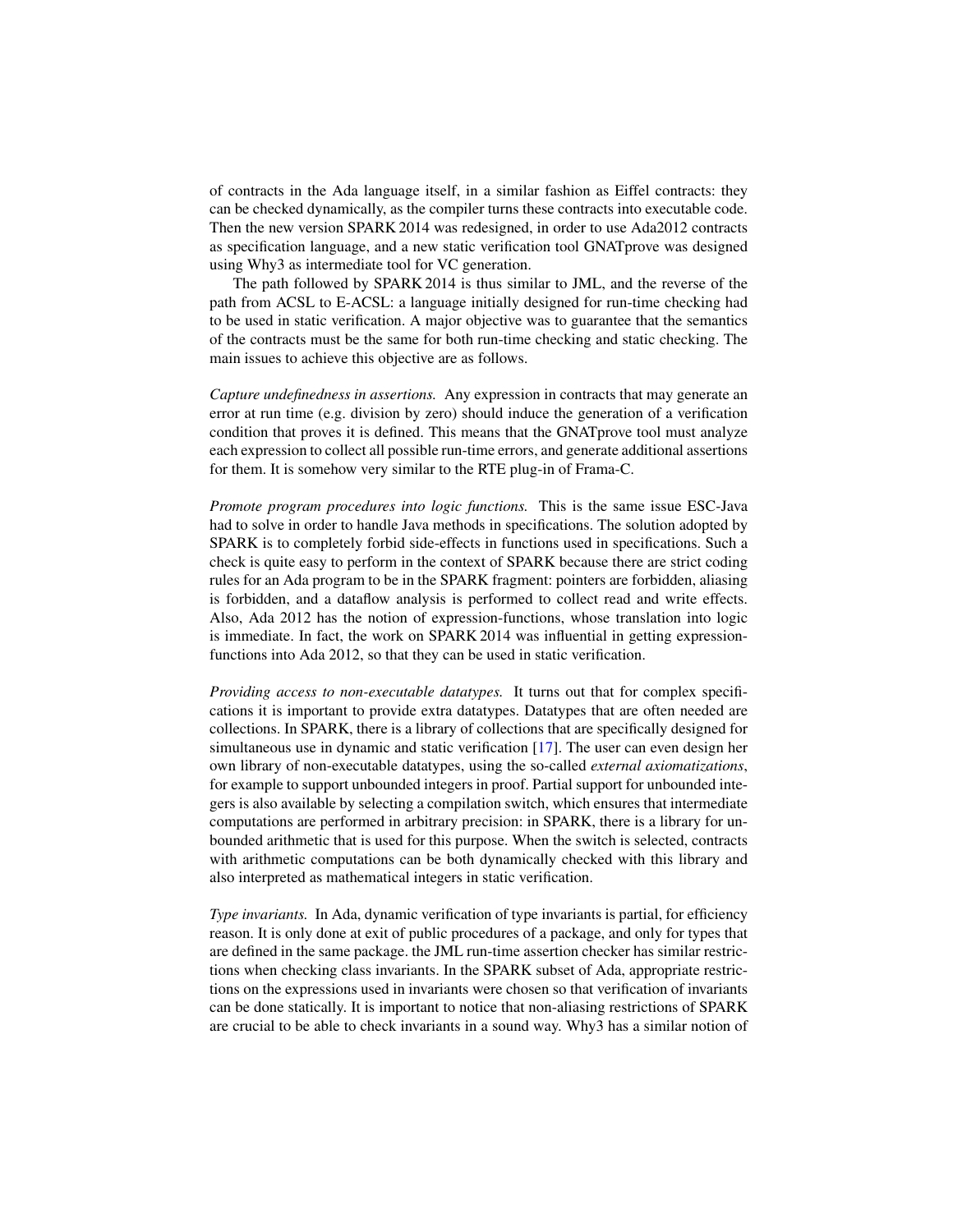type invariants, and their sound static verification is also possible thanks to non-aliasing restrictions. On the contrary, there is no Frama-C plug-in today that can statically check ACSL's type invariants because of the potential aliasing in C data structures.

#### 2.6 Mixed Static-Dynamic Verification in Frama-C and SPARK 2014

As seen above, both Frama-C and SPARK 2014 have different techniques and tools to check specifications either statically or dynamically. A natural question that arises is whether it is safe to mix these various kinds of verification techniques on the same program. Both Frama-C and SPARK 2014 have tool support to ensure consistency of verification activities.

The Frama-C kernel is the central core that communicates with all the plug-ins. When a given plug-in is able to verify that some annotation is valid, it is usually under the assumption that some other annotations are valid. For example, when a static verification plug-in can prove that a postcondition for a procedure is valid, it is under the hypothesis that the pre-condition holds. To ensure consistency, the Frama-C kernel attaches to each annotation some information status: it tells which plug-in validates it, together with the set of other annotations that are assumed by this plug-in [\[15\]](#page-14-11). The graph of dependencies between annotations that are assumed or proved can be displayed graphically, and it is checked automatically whether every specification has been proved by at least one plug-in.

Combining static and dynamic verification in SPARK is possible and indeed expected, including when the program also contains non-SPARK Ada code. SPARK reconciles the logic semantics and executable semantics of contracts, so users can execute contracts, debug them like code, and test them when formal verification is too difficult to achieve. Furthermore, by keeping the annotation language the same as the programming language, users don't have to learn another language. Like Ada has been designed to integrate smoothly with parts of the application written in C, SPARK has been designed to integrate smoothly with parts of the application written in Ada outside of the SPARK subset. Hence, a SPARK application may consist of functions in SPARK, Ada and C being linked together. While formal verification can be applied to the SPARK part of the application, this is not the case for the Ada part or (unless the user also uses Frama-C) the C part. Those parts should be verified using traditional verification techniques based on testing and reviews. The overall verification argument may be composed from individual verification arguments on the SPARK subprograms (using formal verification) and Ada or C subprograms (using other techniques), based on the subprogram contracts used in formal verification. Indeed, the assumptions made during formal verification of a subprogram can be verified during testing of another function called by or calling the first one: preconditions and postconditions can be executed with the very same semantics that they have in proofs. SPARK 2014 offers a similar mechanism as Frama-C [\[29\]](#page-15-16) to check what is proved, by which technique, under which assumptions.

# <span id="page-8-0"></span>3 Ghost Variables and Ghost Code

A *ghost variable* is a variable that is added to a given program only for the purpose of formal specification. This notion is reminiscent from the notion of auxiliary variables in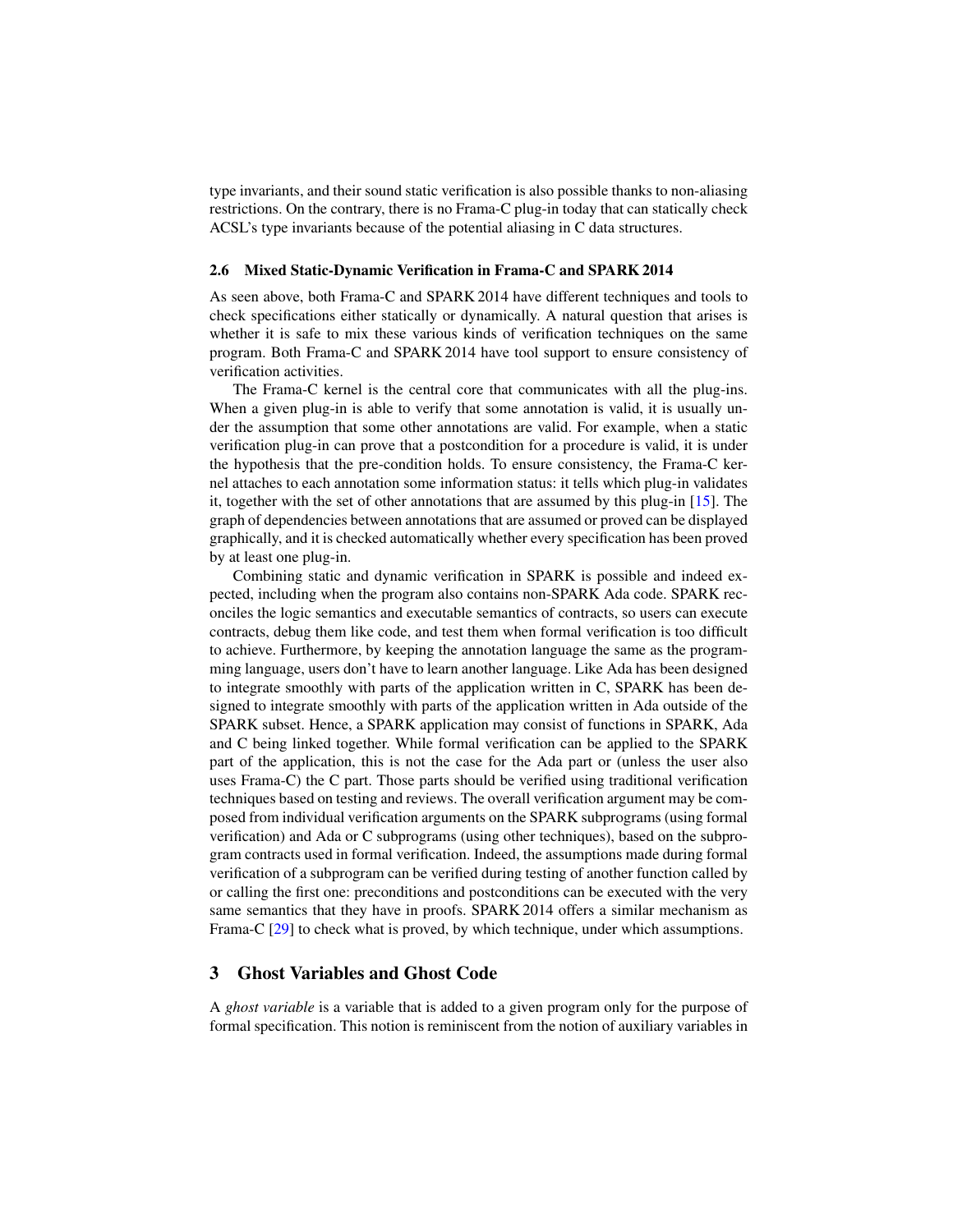```
/*@ requires x \ge 0 && y \ge 0;
 @ ensures \exists integer a,b; a*x+b*y == \result;
 @*/
int gcd(int x, int y) {
 //@ ghost integer a = 1, b = 0, c = 0, d = 1;
 /*@ loop invariant x >= 0 & y >= 0;
   \theta loop invariant a*\at(x,Pre)+b*\at(y,Pre) == x;
   \theta loop invariant c*\at(x,Pre)+d*\at(y,Pre) == y ;
   @ loop variant y;
   a*while (y > 0) {
   int r = x % y;//@ ghost integer q = x / y;
   x = y; y = r;
   //@ ghost integer ta = a, tb = b;
   //@ ghost a = c, b = d, c = ta - c * q, d = tb - d * q;
 }
  return x;
}
```
<span id="page-9-0"></span>Fig. 3. Ghost code for computing Bézout coefficients

Hoare logic. These variables typically need to be assigned, during the normal execution of the program: this is done by adding *ghost code*.

As an illustrative example, consider Euclide's algorithm to compute the greatest common divisor *d* of two integers *x* and *y*. One may want to state as a postcondition the Bézout property: there exist integers *a* and *b* such that  $d = ax + by$ . A postcondition with an existential quantification is typically hard to prove by automatic provers. Moreover, in this particular example, the property itself is a non-trivial mathematical one. It is a typical example where ghost code can help: in that example, the values of *a* and *b* can be computed during execution of the algorithm itself. A program in C annotated in ACSL is shown in Figure [3.](#page-9-0) The ghost variables *a*, *b*, *c* and *d* store coefficients, modified in the ghost code of the loop body, so that they keep satisfying Bézout-like properties as described by the loop invariants.

Another example of ghost code is an alternative way to specify the permutation property of a sorting algorithm: instead of an inductive predicate as in Figure [2,](#page-4-0) a sorting algorithm may return a ghost array, mapping the interval of indexes  $[0..n-1]$  to itself in a bijective way, expressing the permutation of elements before and after sorting. The content of this ghost array can be updated with ghost code during the sorting algorithm, so that it keeps representing the permutation of elements from the initial array to its current state.

### 3.1 Ghost Code in Why3

The ability to set a ghost attribute to variable declarations and to arbitrary code is natively part of the WhyML language. The Why3 type system ensures that ghost code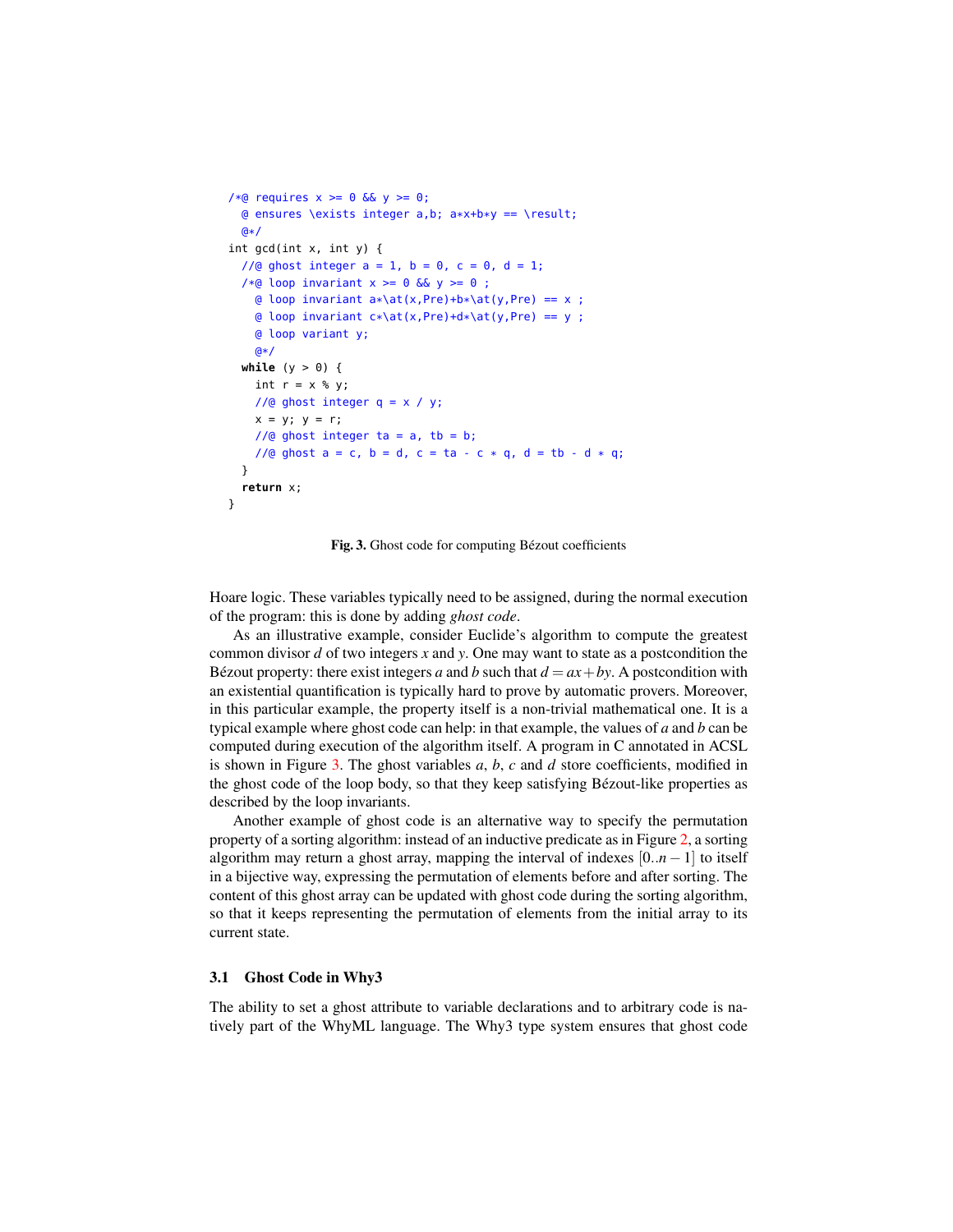must not interfere with regular code, in the sense that it can be erased without observable difference in the program outcome. In particular, ghost data is forbidden to participate in regular computations and ghost code can neither mutate regular data nor diverge [\[20\]](#page-15-17). There are numerous and various examples of code that naturally need ghost code for their formal specification and their proof ([http://toccata.lri.fr/gallery/ghost.](http://toccata.lri.fr/gallery/ghost.en.html) [en.html](http://toccata.lri.fr/gallery/ghost.en.html)).

*Lemma functions.* Beyond instrumenting the regular code, ghost code is an effective way to guide the automatic provers in static verification. Ghost code can be used to prove properties: if one writes a ghost function with a contract of the form

```
let f(x_1 : \tau_1, \ldots, x_n : \tau_n) : \taurequires Pre
   variant var
   ensures Post
```
and if this function has no side-effect and is proved terminating (with the decreasing measure *var* given by the variant clause), then it is a constructive proof of

$$
\forall x_1, \ldots, x_n, \exists result, Pre \Rightarrow Post
$$

In particular, if f is defined recursively, it simulates a proof by induction: the VC generator effectively generates the cases of an induction scheme. This technique of using programs to make proofs is nowadays called "auto-active verification" and is available in several other verification environments [\[36,](#page-15-18)[44\]](#page-15-19).

Lemma functions are often used in complex programs proved in Why3, for example to deal with recursive data structures  $[11]$  or to reason on semantics  $[12]$ . The most complex case study of static verification using Why3 up to now, a verified first-order prover [\[13\]](#page-14-13), makes extensive use of ghost code and lemma functions.

### 3.2 Static and Dynamic Verification of Ghost Code

Ghost code is not only useful for static verification. It may be executed under some conditions, and thus is equally helpful for run-time verification: it can monitor properties dynamically. Environments like JML and Spec# have ghost variables and ghost code, primarily for run-time execution. Dafny also has a notion of lemma functions.

*Ghost code in Frama-C.* In Frama-C, ghost code is just regular C code located in ACSL comments. As such, it is naturally possible to use it for static verification [\[6\]](#page-14-14), and to execute it with E-ACSL. However, Frama-C has currently some limitations with respect to ghost code: unlike what is specified in the ACSL design [\[4\]](#page-14-0), the current implementation of Frama-C only allows ghost variables to have a C type, not a logic type like unbounded integers. This, of course, simplifies execution of ghost code, but limits the ghost capabilities for static verification. As such, the example of Figure [3](#page-9-0) is not accepted because the ghost variables are declared as integer (unbounded mathematical integers of ACSL), so to statically check this code one currently needs to turn them into int and ignore overflow checks. Another current limitation is that the kernel does not check that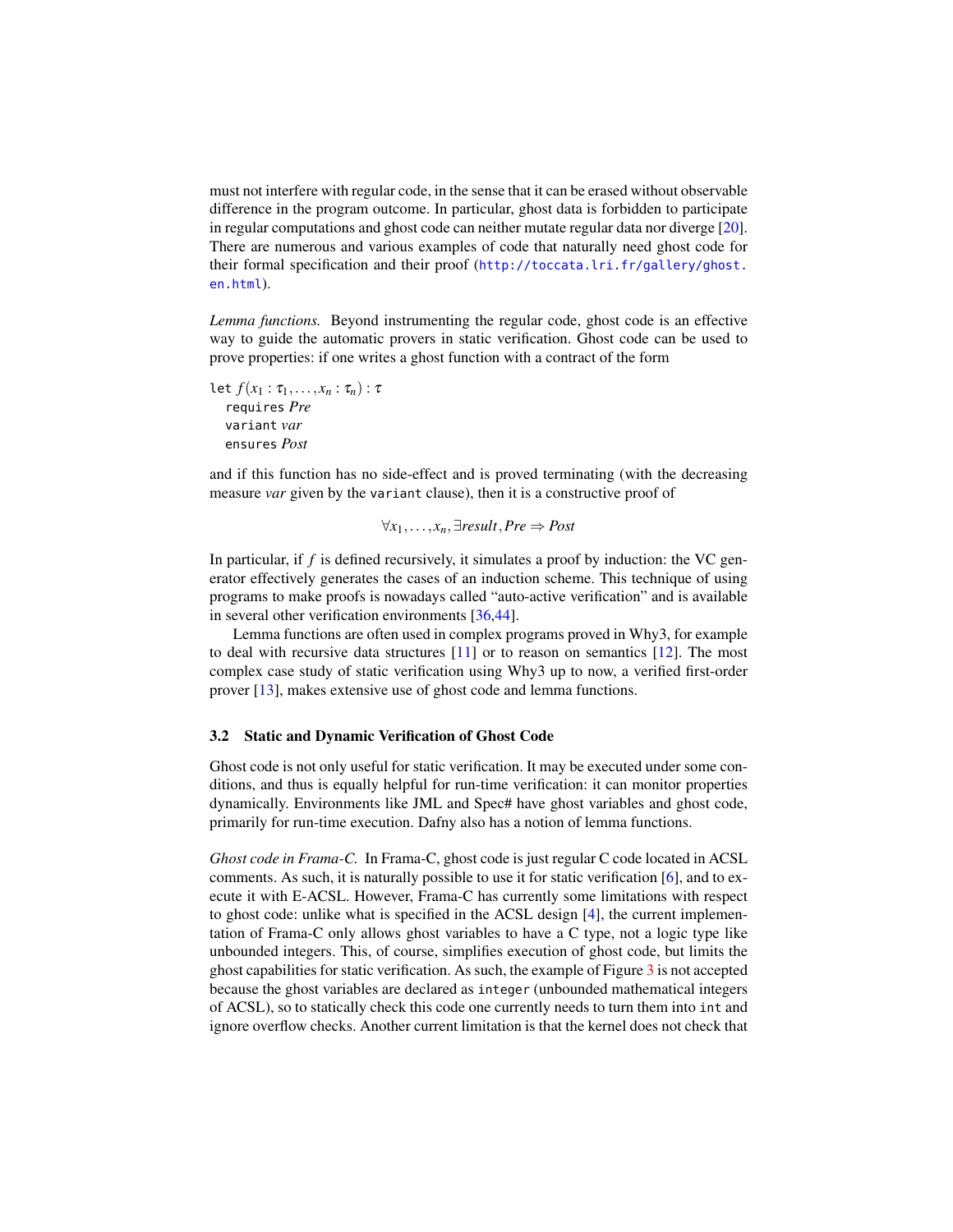ghost code does not interfere with regular code like in Why3. Statically checking this property is much more difficult in C than in Why3, because C allows arbitrary aliasing whereas Why3 controls aliasing statically [\[20\]](#page-15-17).

*Ghost code in SPARK 2014.* In SPARK, ghost code is declared using an Ada aspect Ghost on the declaration. In the design of ghost code in SPARK, it was mandatory to be able to check non-interference of ghost code with regular code. In particular the compiler must be able to eliminate ghost code if the user wants to compile a program without ghost. Unlike the case of Frama-C, SPARK 2014 can statically check, like Why3, the non-interference of ghost code. This is because SPARK code must follow strong nonaliasing properties (checked by data-flow analysis) and coding rules ([http://docs.](http://docs.adacore.com/spark2014-docs/html/lrm/subprograms.html#ghost-entities) [adacore.com/spark2014-docs/html/lrm/subprograms.html#ghost-entities](http://docs.adacore.com/spark2014-docs/html/lrm/subprograms.html#ghost-entities)).

As in other systems, ghost variables in SPARK are typically used for keeping intermediate values, keeping memory of previous states, or logging previous events ([http:](http://docs.adacore.com/spark2014-docs/html/ug/spark_2014.html#ghost-code) [//docs.adacore.com/spark2014-docs/html/ug/spark\\_2014.html#ghost-code](http://docs.adacore.com/spark2014-docs/html/ug/spark_2014.html#ghost-code)). Various uses of ghost are presented in examples of the SPARK manual (<http://www.spark-2014.org/entries/detail/manual-proof-in-spark-2014>): ghost code can be used to encode a state machine (functional properties of the Tetris game <http://blog.adacore.com/tetris-in-spark-on-arm-cortex-m4>) or to model a file system (proving standard Ada Get\_Line function [http:](http://blog.adacore.com/formal-verification-of-legacy-code) [//blog.adacore.com/formal-verification-of-legacy-code](http://blog.adacore.com/formal-verification-of-legacy-code)). Ghost code was extensively used in high-level specifications of memory allocators [\[18\]](#page-14-15).

A limitation with respect to ghost code, similar to Frama-C, is the executability of ghost code in case of use of external axiomatizations: in that case the compiler would refuse to compile ghost code into run-time checks.

## <span id="page-11-0"></span>4 Understanding Proof Failures

In static verification, a major issue is understanding the reason why some proof fails. There are various reasons why it may fail:

- 1. The property to prove is indeed invalid: the code is not correct with respect to the given specification.
- 2. The property is in fact valid, but is not proved, for two possible reasons:
	- a. The prover is not able to obtain a proof (in the given time and memory limits): this is the incompleteness of the proof search;
	- b. The proof may need extra (or stronger) intermediate annotations, such as loop invariants, or more complete contracts of the subprograms.

For the user to be able to fix the code or the specification of her program, it is essential to understand into which of the above cases any undischarged VC falls. A general solution is to generate *counterexamples* in order to illustrate the issue on concrete values. This capability exists in different forms in Why3, SPARK 2014 and Frama-C.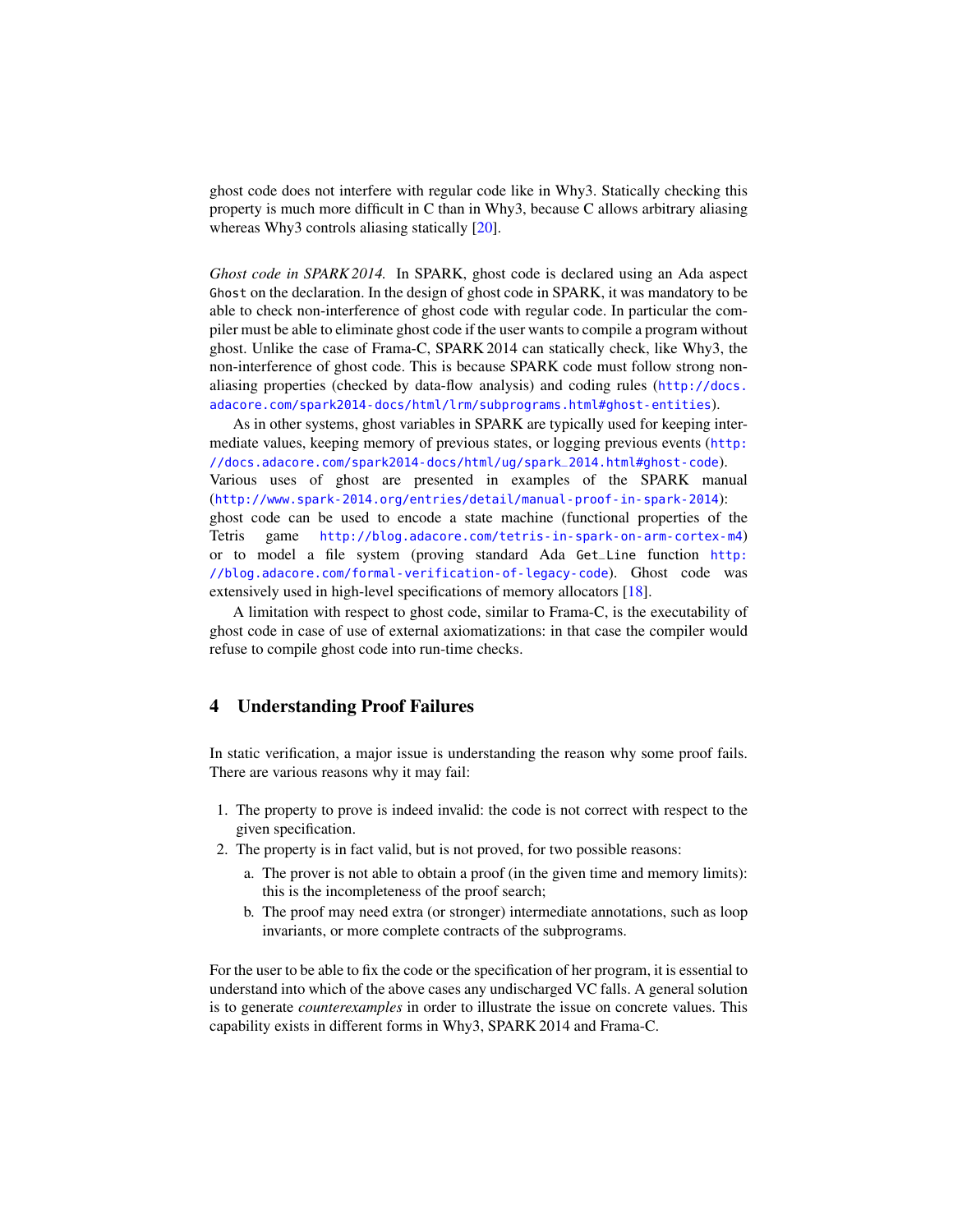### 4.1 Counterexamples from SMT models

A first solution is to exploit the SMT solvers' capability of generating *models*. Indeed, to discharge a given VC, the SMT solver is given the hypotheses and the negation of the goal, and it is asked to prove unsatisfiability. In case of failure, the SMT solver provides a model that can be turned into a counterexample for the initial program. This is how it is implemented in Why3 and SPARK 2014 [\[26\]](#page-15-20). In Frama-C, the Counter-Example plug-in implements the very same idea [\[30\]](#page-15-10), but it is still a not-yet-released research prototype which only supports a few constructs.

There are actually some issues with this approach, which limit its applicability. A first issue is related to the *incompleteness* of the solver: in presence of non-linear integer arithmetic, or arbitrary quantification, the logic is not decidable so the solver may time out. Second, when a model is generated, it can only lead to a *potential* counterexample, and the user still has to understand what should be fixed if it is not a true one. That is due to the solver's vision of the program, in which the code of a called function and the body of a loop are replaced by the corresponding *subcontracts*: the contract of the callee and the loop invariant, respectively. Thus, such a counterexample can illustrate either Reason 1 above (non-compliance between the code and the specification) or Reason 2b above (the code is in fact compliant to the specification, but the contracts of some callees or loops are too weak to complete the proof). Run-time checking of the program for such a counterexample candidate can be used to distinguish these cases.

### 4.2 Counterexamples from testing

In Frama-C, the StaDy plug-in has been designed to generate counterexamples [\[41\]](#page-15-21). Unlike above, the technique does not rely on a counter-model generated by the prover, it is based on test generation instead. The annotations of the input program are first transformed into C code similarly to the E-ACSL plug-in. The instrumented code is then passed to a Dynamic Symbolic Execution (DSE) testing tool that tries to find tests producing annotation failures. An interesting aspect is that with this approach it is possible (using two different instrumentation techniques) to distinguish between a noncompliance (Reason 1 above) and a subcontract weakness (Reason 2b above). Other potential benefits come from the capacity of DSE to focus on one path at a time, and to use concrete values when the constraints are too complex for a solver. The main limitation of this approach is related to the combinatorial explosion of the path space to be explored by the test generation tool. Other related approaches have been reported in the context of Eiffel [\[43\]](#page-15-22) and Dafny [\[10\]](#page-14-16).

All these techniques being relatively recent, more research is required to better evaluate and understand their benefits and limitations in practice.

# <span id="page-12-0"></span>5 Conclusions and Future Work

We have surveyed, in the context of Why3, Frama-C and SPARK 2014, various cases where dynamic verification supplement static verification. The first one is related to verification by testing those parts of the program that are too complex to prove formally,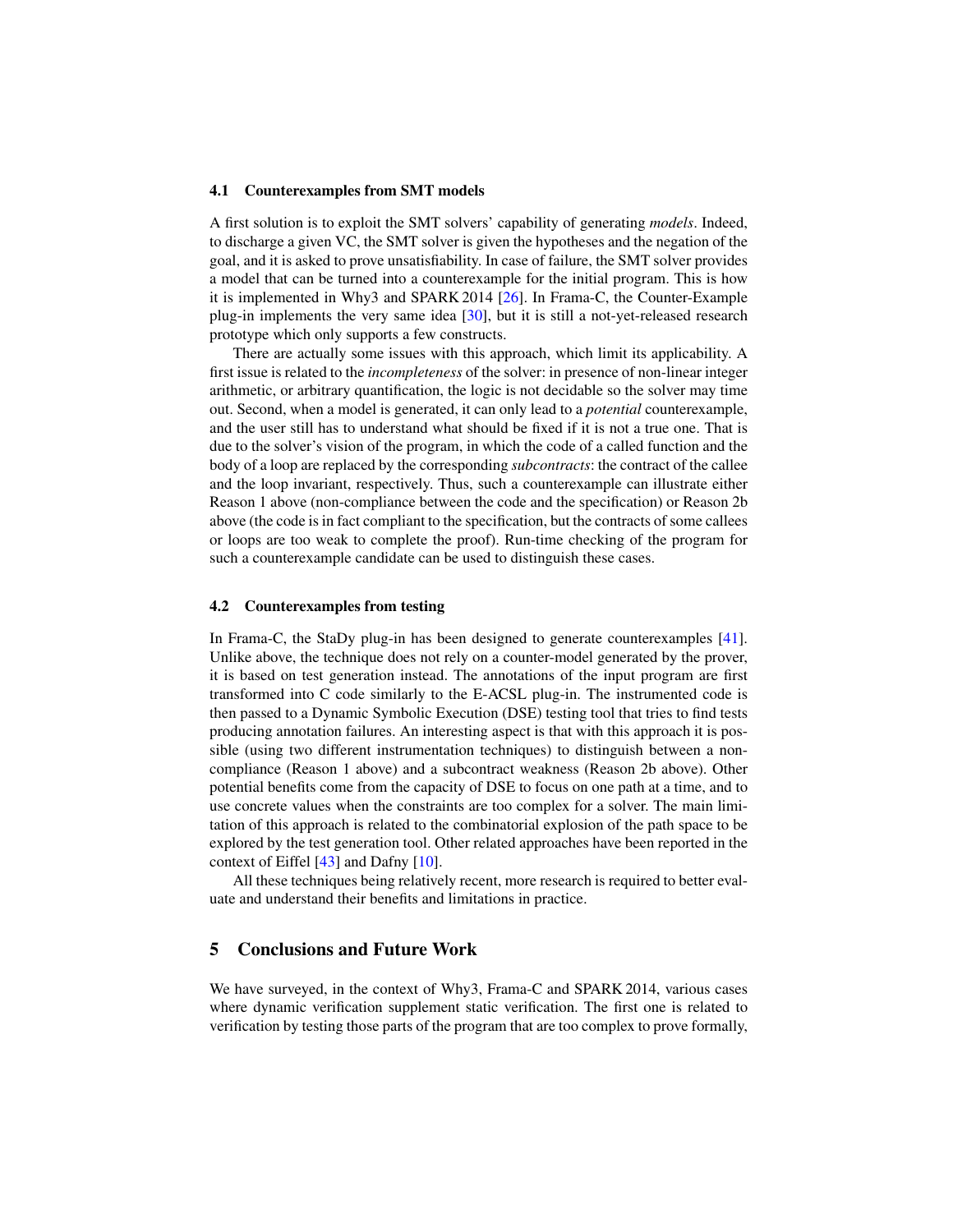|                                  |     | Why3 Krakatoa        | Frama-C                                   |                                           | <b>SPARK</b>    |
|----------------------------------|-----|----------------------|-------------------------------------------|-------------------------------------------|-----------------|
|                                  |     |                      | <b>ACSL</b>                               | E-ACSL                                    |                 |
| Executable contracts             | no  | no                   | no                                        | yes                                       | yes             |
| Only total functions in logic    | yes | yes                  | yes                                       | no <sup>1</sup>                           | no <sup>2</sup> |
| Unbounded integers in logic      | yes | yes                  | yes                                       | yes                                       | no <sup>3</sup> |
| Unbounded quantification         | yes | yes                  | yes                                       | no                                        | no              |
| Ghost code                       | yes | partial <sup>4</sup> | partial <sup>5</sup> partial <sup>5</sup> |                                           | yes             |
| Counterexamples from solvers ves |     | no                   |                                           | partial <sup>6</sup> partial <sup>6</sup> | yes             |
| Counterexamples from testing no  |     | no                   | no                                        | ves'                                      | no              |

<sup>1</sup> Run-time checks for well-definedness are generated.

- <sup>2</sup> Run-time checks and VCs for well-definedness are generated.
- <sup>3</sup> See discussion in Section [2.5.](#page-6-0)
- <sup>4</sup> Non-interference with regular code is not checked.
- <sup>5</sup> Only executable C code, and non-interference with regular code is not checked.
- <sup>6</sup> The dedicated plug-in Counter-Example is not yet publicly available.
- <sup>7</sup> The test generation tool PathCrawler, underlying StaDy, is currently not publicly available.

<span id="page-13-0"></span>Fig. 4. Comparison of features supported by specification languages.

and a safe combination of tests and proofs. We have also discussed the use of ghost code, essential for formally specifying complex functional behaviors and exploitable by both static and dynamic approaches. The third case — understanding the reason why a proof fails — can rely again either on a static method (exploiting the counter-model returned by an SMT solver) or a dynamic one (applying test generation on a code instrumented with executable annotations). Figure [4](#page-13-0) summarizes the various aspects supported or not by the considered tools.

We emphasized the role of non-aliasing restrictions in Why3 and SPARK 2014, which permits to check type invariants in a sound way, and also to statically check the non-interference of ghost code with regular code. We conclude with a few issues that are worth investigating further.

*Need for executability of pure logic types.* We have seen that using unbounded mathematical integers in specifications is natural in static verification, and can be supported in dynamic verification thanks to the use of libraries implementing unbounded integers. There are many other logic theories used in static verification (as present e.g. in Why3's standard library) and each of them should come with an executable counterpart to be able to use it dynamically. It should be done in a systematic way, that is, by synthesizing executable code from axiomatization  $[31]$ . A particular hard case is that of real numbers: it is a theory that is quite well supported in automatic provers, but there is no obvious solution how to provide an executable version of real numbers. Some authors propose approximation methods for that purpose [\[19,](#page-14-17)[24\]](#page-15-24).

*Need for unbounded quantification.* To be executable, quantification in formulas must necessarily range over finite sets. However, there are examples where specification requires quantification over infinitely many data, for instance, the solution of "patience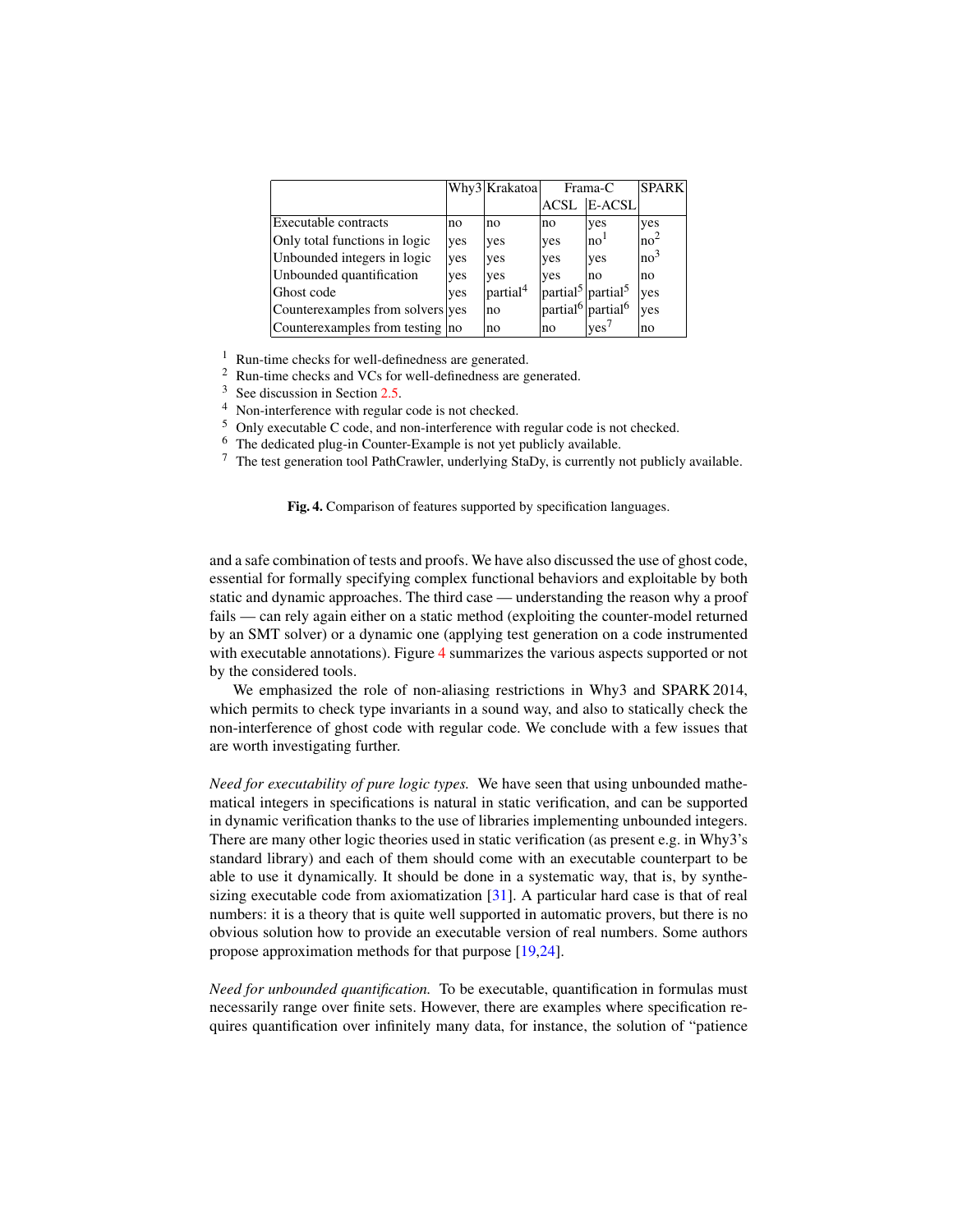game" from the VScomp competition in 2014 ([http://toccata.lri.fr/gallery/](http://toccata.lri.fr/gallery/patience.en.html) [patience.en.html](http://toccata.lri.fr/gallery/patience.en.html)) needs quantification over infinitely many sequences. JML and SPARK languages syntactically impose finite ranges of quantification so that the specification of this example can simply not be written. On that specific matter, there is still a gap between static and dynamic verification that needs to be filled.

### References

- <span id="page-14-18"></span>1. LNCS, vol. 8471. Springer (2014)
- <span id="page-14-2"></span>2. Barnes, J.: Programming in Ada 2012. Cambridge University Press (2014)
- <span id="page-14-4"></span>3. Barnett, M., Leino, K.R.M., Schulte, W.: The Spec# Programming System: An Overview. In: CASSIS. LNCS, vol. 3362, pp. 49–69. Springer (2004)
- <span id="page-14-0"></span>4. Baudin, P., Filliâtre, J.C., Marché, C., Monate, B., Moy, Y., Prevosto, V.: ACSL: ANSI/ISO C Specification Language, version 1.10 (2013), <http://frama-c.cea.fr/acsl.html>
- <span id="page-14-3"></span>5. Burdy, L., Cheon, Y., Cok, D.R., Ernst, M.D., Kiniry, J.R., Leavens, G.T., Leino, K.R.M., Poll, E.: An overview of JML tools and applications. International Journal on Software Tools for Technology Transfer 7(3), 212–232 (2005)
- <span id="page-14-14"></span>6. Burghardt, J., Gerlach, J., Lapawczyk, T., Carben, A., Gu, L., Hartig, K., Pohl, H., Soto, J., Völlinger, K.: ACSL by example, towards a verified C standard library. version 11.11 for Frama-C Sodium. Tech. rep., Fraunhofer FOKUS (2015), [http://publica.fraunhofer.](http://publica.fraunhofer.de/dokumente/N-364387.html) [de/dokumente/N-364387.html](http://publica.fraunhofer.de/dokumente/N-364387.html)
- <span id="page-14-6"></span>7. Chalin, P.: Logical foundations of program assertions: What do practitioners want? In: SEFM. pp. 383–393. IEEE Computer Society (2005)
- <span id="page-14-7"></span>8. Chalin, P.: Reassessing JML's logical foundation. In: Proceedings of the 7th Workshop on Formal Techniques for Java-like Programs (FTfJP'05). Glasgow, Scotland (2005)
- <span id="page-14-1"></span>9. Chapman, R., Schanda, F.: Are we there yet? 20 years of industrial theorem proving with SPARK. In: ITP. LNCS, vol. 8558, pp. 17–26. Springer (2014)
- <span id="page-14-16"></span>10. Christakis, M., Leino, K.R.M., Müller, P., Wüstholz, V.: Integrated environment for diagnosing verification errors. In: TACAS. Springer (2016)
- <span id="page-14-8"></span>11. Clochard, M.: Automatically verified implementation of data structures based on AVL trees. In: VSTTE [\[1\]](#page-14-18), pp. 167–180
- <span id="page-14-12"></span>12. Clochard, M., Filliâtre, J.C., Marché, C., Paskevich, A.: Formalizing semantics with an automatic program verifier. In: VSTTE [\[1\]](#page-14-18), pp. 37–51
- <span id="page-14-13"></span>13. Clochard, M., Marché, C., Paskevich, A.: Verified programs with binders. In: Programming Languages meets Program Verification (PLPV). ACM Press (2014)
- <span id="page-14-5"></span>14. Cok, D.R.: OpenJML: Software verification for Java 7 using JML, OpenJDK, and Eclipse. In: F-IDE. EPTCS, vol. 149, pp. 79–92 (2014)
- <span id="page-14-11"></span>15. Correnson, L., Signoles, J.: Combining Analyses for C Program Verification. In: FMICS. LNCS, vol. 7437, pp. 108–130. Springer (2012)
- <span id="page-14-9"></span>16. Delahaye, M., Kosmatov, N., Signoles, J.: Common specification language for static and dynamic analysis of C programs. In: SAC. pp. 1230–1235. ACM (2013)
- <span id="page-14-10"></span>17. Dross, C., Filliâtre, J.C., Moy, Y.: Correct Code Containing Containers. In: TAP. LNCS, vol. 6706, pp. 102–118. Springer (2011)
- <span id="page-14-15"></span>18. Dross, C., Moy, Y.: Abstract software specifications and automatic proof of refinement. In: RSSR (2016), [http://www.spark-2014.org/entries/detail/](http://www.spark-2014.org/entries/detail/spark-prez-at-new-conference-on-railway-systems) [spark-prez-at-new-conference-on-railway-systems](http://www.spark-2014.org/entries/detail/spark-prez-at-new-conference-on-railway-systems)
- <span id="page-14-17"></span>19. Dufour, J.L.: Formal Methods Applied to Complex Systems, chap. B Extended to Floating-Point Numbers: Is it Sufficient for Proving Avionics Software? John Wiley & Sons, Inc. (2014)